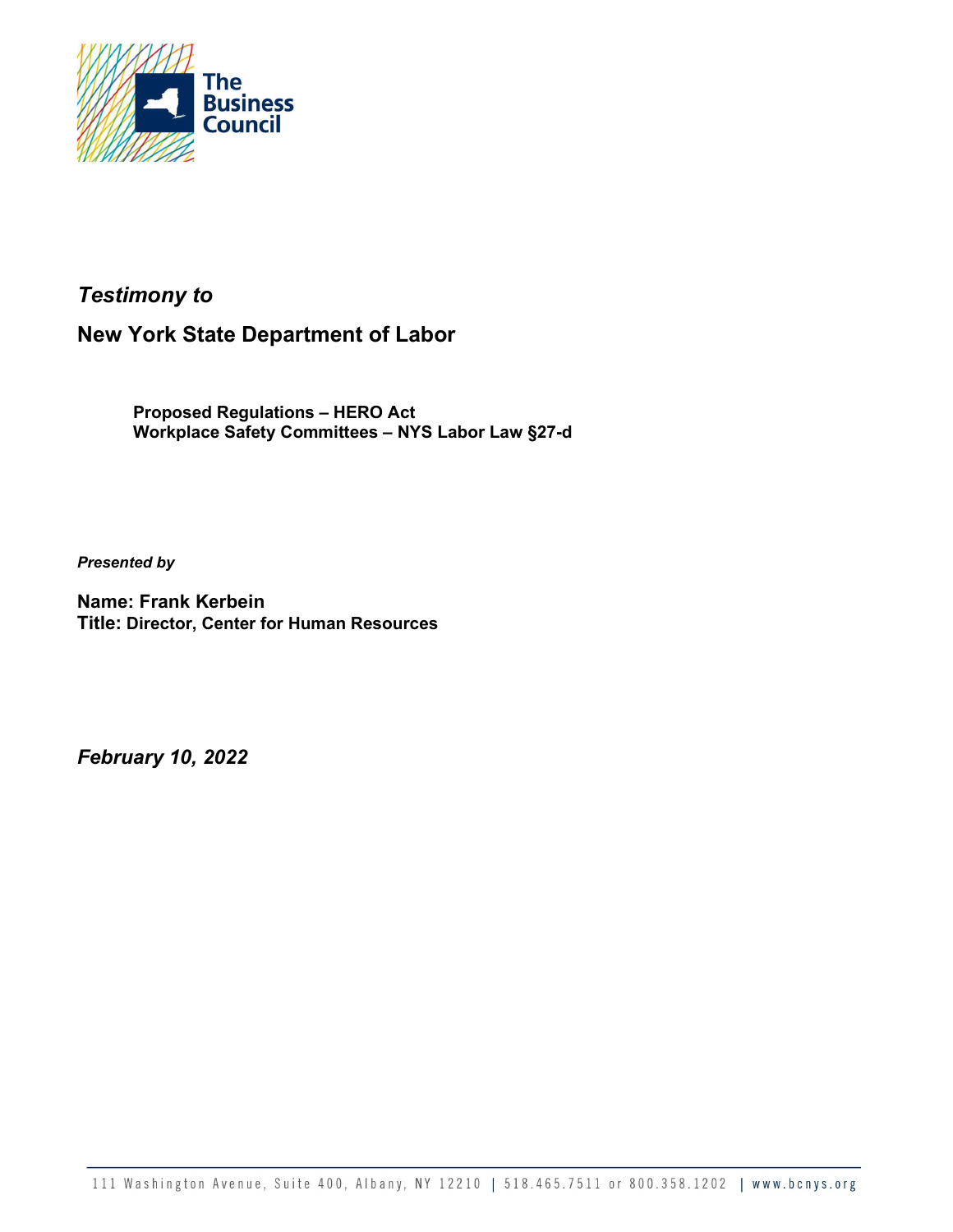As the state's largest statewide employer advocacy organization, we represent more than 3,500 employers – large and small – across the entire state. The Business Council often addresses issues impacting the state's economic competitiveness, including business costs driven by state policy actions. We are here today to convey our concerns regarding proposed regulations for the implementation of §27-d of New York State Labor Law – Workplace Safety Committees.

While we appreciate the difficult position the Department often finds itself when promulgating regulations implementing flawed legislation, these regulations are vital in helping New York employers understand and comply with this new law. Business Council members are among the most progressive and innovative employers in the state. Specifically, regarding workplace safety, our members fully understand the importance of employee participation in creating a workplace free from recognized hazards that could lead to serious illness, injury, or death. In fact, during the current pandemic, studies show that employers have been highly effective in protecting their workers from COVID-19 and its variants. Workers were just not getting exposed at work.

Regardless of that success, employers – including very small employers – now face the administrative burden of managing workplace safety committees, absorbing the additional costs of employees performing these functions, and facing the risk of fines and penalties for unintentional non-compliance with §27-d and/or other state and federal labor laws. All while struggling to recover from the greatest business interruption in the last hundred years.

We appreciate your consideration of our concerns. They include:

# **General**

The Department needs to make clear that §27-d, as part of the HERO Act, is intended to address the risk of airborne infectious diseases and is limited to such concerns. It seems clear that the legislative intent was to ensure employee input during the COVID-19 pandemic and to prepare for future airborne infectious disease outbreaks. Failure to do so will imbue this committee with almost unlimited authority.

For example, if an employer decides to move from a 5 day/week, 8-hour workday to a 4 day/week, 10-hour day…does this impact employee "safety" thus making the policy change subject to review of the workplace safety committee? Not limiting the scope of the committee to airborne infectious disease concerns will impose "collective bargaining-like" obligations on almost all employers on almost any topic. The legislature's clear intent was to link workplace safety committees to the current and future airborne infectious disease pandemic.

# Conflict with Federal Law

It is our belief that sections of the proposed regulations will put employers in conflict with other state and federal labor law. Specifically, the Labor Management Relations Act (Taft-Hartley), the National Labor Relations Act (NLRA), and New York State Labor Law §704(3). Our specific concerns in the proposed regulations include:

# 850.3(a)(2)

Requests for committee recognition received after a committee has been recognized by an employer shall be denied and referred to the committee.

Two or more employees engaged in protected concerted activity regarding the terms and conditions of employment are entitled to protection under §8(a)(1) of the NLRA. Employers may not promulgate, maintain, or enforce work rules that reasonably tend to inhibit employees from exercising their rights under the Act. Blanket denial of employee request for recognition could result in unfair labor practice claims against the employer. The Department should provide additional guidance that will protect employers from such a charge.

# 850.3(b)(2)

Non-supervisory employees at a worksite without a collective bargaining agreement in place shall be selected by and amongst the employer's non-supervisory employees as determined by the non-supervisory employees of the employer. Examples of methods to select non-supervisory employees include, but not limited to, self-selection, nomination by co-workers, and elections.

All three selection methods mentioned in this section have been interpreted by the courts and administrative agencies to mean that any such group would constitute a "labor organization" and confer upon them rights and protections that go beyond what is included in §27-d. Employers, including very small employers (10 or more)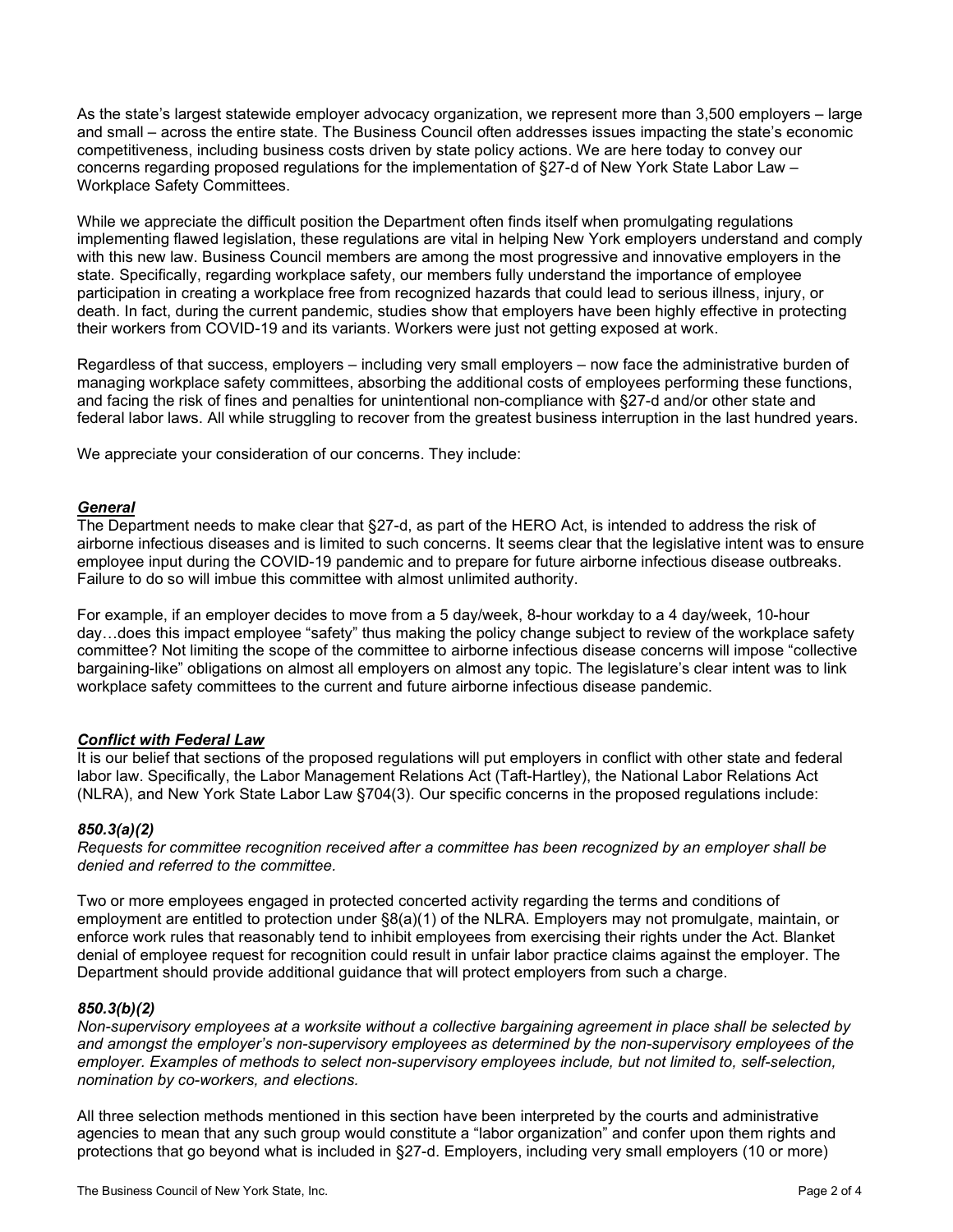would be faced with complicated federal compliance issues they will not have the resources to navigate. NLRA §8(a)(2) makes it an unfair labor practice for an employer "to dominate or interfere with the formation or administration of any labor organization or contribute financial or other support to it." The Department needs to alert employers to potential conflicts with federal law or, at the very least, provide additional guidance to these employers as to how to navigate employee representative "elections" to avoid these potential conflicts.

# 850.3(c)(3) and (4)

The proposed regulations require that employers allow members of the workplace safety committee to both attend training for up to 4 hours annually and attend meetings up to 2 hours per quarter without loss of pay.

As discussed above, the nature of these committees and the selection process of representatives outlined in the proposed regulations will lead to the conclusion that these committees are "labor organizations and thus covered by a myriad of additional state and federal laws. For example, both Taft-Hartley §302 and NYS Labor Law §704(3) prohibit employer payments to representatives of labor organizations.

Specifically, Taft-Hatley §302 states, It shall be unlawful for any employer ... to pay, lend, or deliver, or agree to pay, lend or deliver, any money or other thing of value . . . to any representative of any of his employees who are employed in an industry affecting commerce.

NYS Labor Law §704(3): It shall be an unfair labor practice for an employer: To dominate or interfere with the formation, existence, or administration of any employee organization or association, agency or plan which exists in whole or in part for the purpose of dealing with employers concerning terms or conditions of employment, labor disputes or grievances, or to contribute financial or other support to any such organization, by any means, including but not limited to the following… (c) by compensating any employee or individual for services performed on behalf of any such employee organization or association…

The Department needs to clarify how 850.3(c)(3) and (4) can co-exist with current federal and state law.

# Additional Concerns

# §850.3 – Workplace Safety Committees

§850.3(a)(5) - Workplace safety committees representing geographically distinct worksites may also be formed by non-supervisory employees in accordance with the provisions set forth in this section.

We urge the Department to provide additional clarification regarding "geographically distinct" worksites. For example, a retail store with multiple locations throughout NYS – with generally identical store configuration, services and workforce should be able to permit only one workplace safety committee for the entire organization to address safety concerns common to each location. The suggestion that "geographically distinct" locations somehow face different safety concerns and require multiple separate workplace safety committees when the only distinction is their location within New Yok State seems unnecessarily burdensome.

# §850.3(c)(1) - Workplace safety committees may take actions as a committee in a manner consistent with any rules or procedures adopted by the committee.

The Department should clarify that the committee does not have unlimited authority to adopt any rules it desires. Rather, those rules need to be consistent with the narrow mission of the workplace safety committee. That it could not, for example, adopt rules requiring excessive meetings during work hours, requiring employers to provide documentation not permitted by §27-d, change the makeup of the committee regarding the presence of supervisory employees and so forth. We urge additional guidance properly limiting the powers of the committee.

# §850.4 Employer Obligations

§850.4(c) - No employer shall be required to disclose information or documentation to the workplace safety committee or committee member where such disclosure is prohibited by law, contains the personal identifying information of an employee as defined by Section 203-d of the Labor Law, or is outside of the scope of the information or documentation set forth in Section 27-d(4) of the Labor Law.

As Section 203-d of the NYS Labor Law only covers certain limited protected employee information (social security numbers, phone numbers, personal email addresses, etc.), our concern is for the confidentiality of other health and safety information. For example, the OSHA 300 log has confidential identifiable employee medical information relating to the nature and type of injury employees may have received. We would urge that the Department's